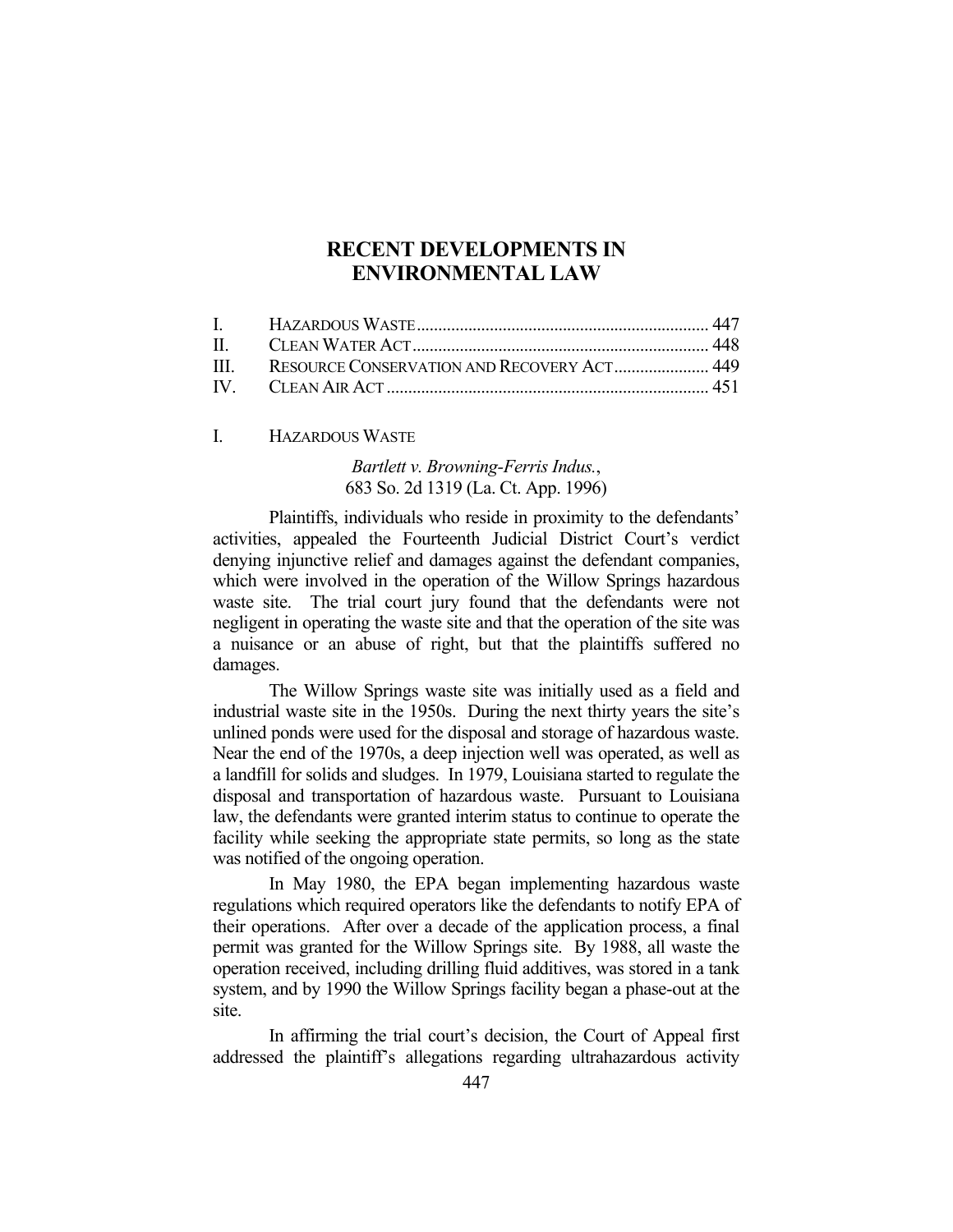using a three-prong test developed by the United States Court of Appeals for the Fifth Circuit and used in several Louisiana courts. For the first prong of the test to be satisfied, the "activity must not require substandard conduct to cause injury." The court found specifically that drilling fluid additives were stored in storage drums and transported in trucks. Thus, the court considered the additives as movable and therefore not related to the land. Further, the court found that because the operation of the Willow Springs site could be done in a safe manner, by definition the activity could not be ultrahazardous, because if it were then no amount of due care would have reduced its harmful nature.

 The court then addressed the negligence issue by first determining whether there were damages. Judge Doucet dismissed the plaintiffs' contention of damages for the fear of cancer because they failed to carry the burden of proof for this contention. The court also found the claim for damages from devaluation of the plaintiffs' homes to be inconclusive because of conflicting expert testimonies.

 Finally, the court addressed the nuisance claim against the defendants. The court looked at the lower court's jury interrogatory and found it to be semantically deficient because it asked two questions but allowed for only one answer. However, in looking at all of the circumstances, the court found it to be functionally clear that the jury found a nuisance without any damages sustained by the plaintiffs other than inconvenience.

 In his dissent, Judge Amy argued that the plaintiffs suffered more than inconvenience and were prevented from the enjoyment of their properties. Thus, the dissent felt that the jury, in the court below, erred in failing to award monetary damages.

Andrew C. Lehman

# II. CLEAN WATER ACT

## *United States v. Ahmad*, 101 F.3d 386 (5th Cir. 1996)

 Appellant Attique Ahmad appealed his conviction for criminal violations under the Clean Water Act arising from a discharge of gasoline into the sewers of Conroe, Texas in January 1994. The United States Court of Appeals for the Fifth Circuit found that the district court had erred in its instructions to the jury and reversed and remanded.

 Ahmad was convicted in the United States District Court of the Southern District of Texas on two counts: knowingly discharging a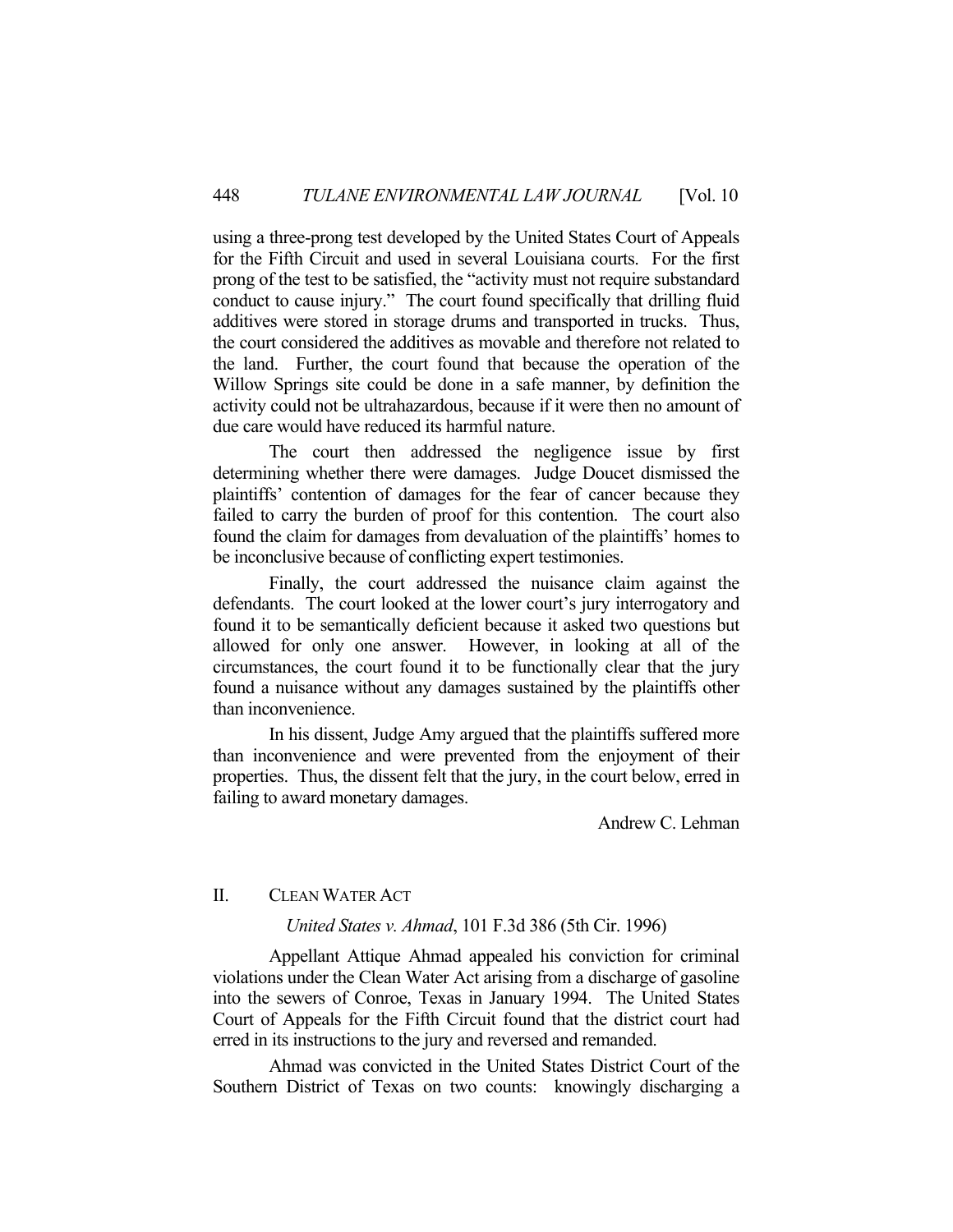pollutant from a point source into a navigable water of the United States without a permit in violation of 33 U.S.C.  $\S$ § 1311(a) and 1319(c)(2)(A), and knowingly operating a source in violation of a pretreatment standard in violation of 33 U.S.C.  $\S$  1317(d) and 1319(c)(2)(A). The jury deadlocked on the third count, which was knowingly placing another person in imminent danger of death or serious bodily injury by discharging a pollutant in violation of 33 U.S.C. § 1319(c)(3).

 Ahmad owned a convenience store/gas station in Conroe, Texas. After discovering a leak in one of the station's underground gasoline tanks, he used a hand-held motorized pump to pump 5,220 gallons of fluid from the tank into the street. Approximately 4,690 gallons of the fluid was gasoline and it flowed into a neighboring creek as well as into the city's sewage system.

 The jury instructions in the trial attached the requisite *mens rea*, knowledge, only to the first elements, discharge and operation, respectively, in counts one and two. On appeal, Ahmad argued that the jury instructions were improper because the jury should have been instructed that knowledge was required as to each element of the offense, not just the discharge and operation of the source.

 In finding that the jury instructions were improper, the court first concluded that the *mens rea* requirement applies to each element of the offense, except the "purely jurisdictional elements." Furthermore, the court found that the jury had not received adequate instruction as to which elements the knowledge requirement applied. In fact, it found that the jury could infer that knowledge only applied to the actual discharge and operation of the source. The court concluded that there was "a reasonable likelihood" that the jury had applied the improper instructions, and that this constituted reversible error. The case was remanded back to the district court.

Elizabeth Mackenzie

#### III. RESOURCE CONSERVATION AND RECOVERY ACT

# *United States v. Gist*, 101 F.3d 32 (5th Cir. 1996)

Defendant pleaded guilty in the United States District Court for the Northern District of Texas to counts one and five of a superseding indictment charging violations of the Resource Conservation and Recovery Act (RCRA). On appeal, the defendant argued that the two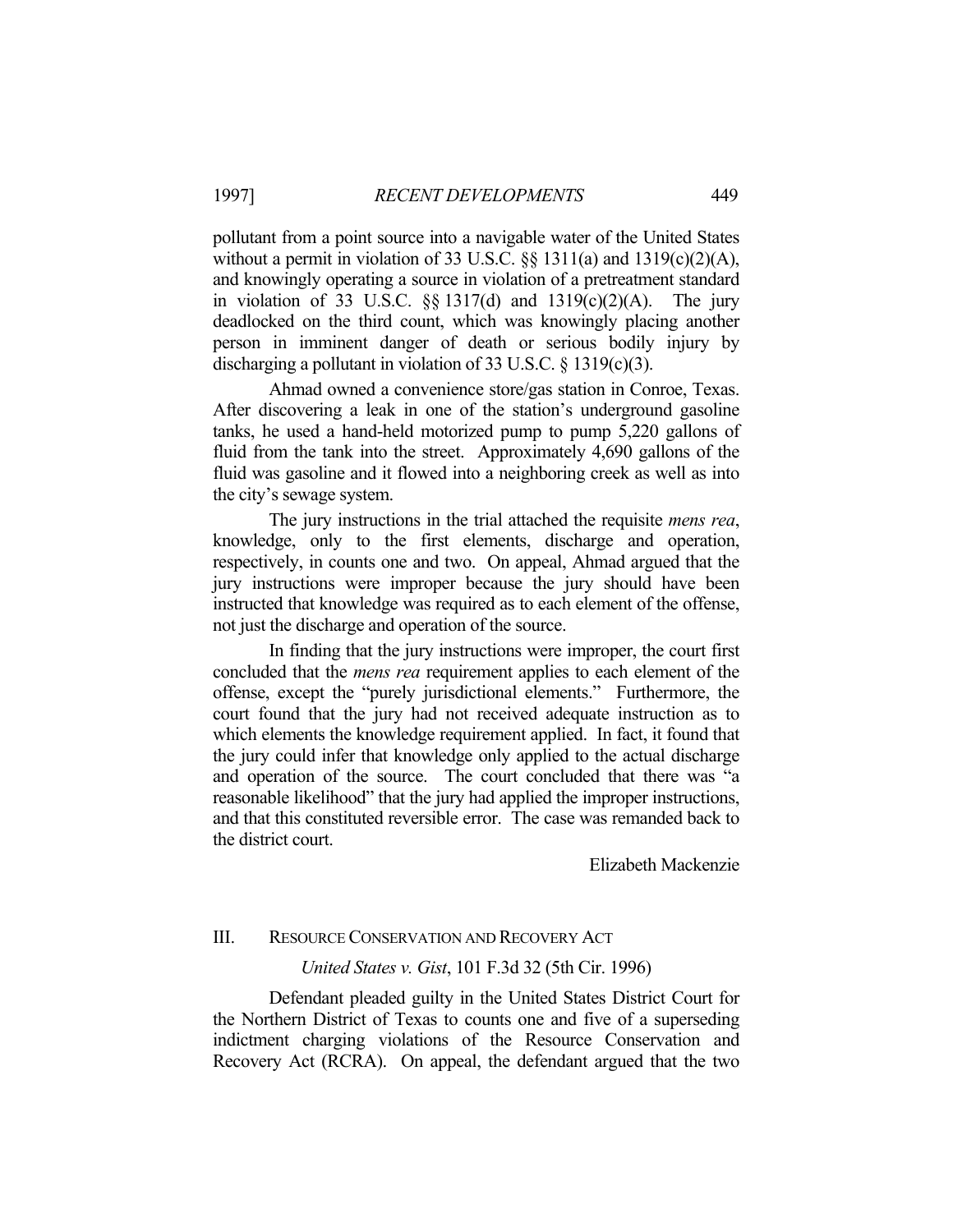counts should be placed in a "single group" within the meaning of United States Sentencing Guideline (USSG) § 3D1.2 for sentencing purposes.

 Count one involved defendant's electroplating business located in Balch Springs, Texas. Defendant's zinc-cyanide electroplating business utilized several liquid solutions containing a number of toxic and corrosive hazardous substances. The solutions could be disposed of lawfully through the sewer system if properly treated. However, the evidence showed that the defendant inadequately pretreated or failed to pretreat the solutions that he dumped into the sewer. Instead of complying with a Dallas County Water Control and Improvement District order to submit future plans for disposal, the defendant abandoned the site, leaving behind highly acidic and toxic wastes. Count one charged the defendant with knowingly disposing of a hazardous substance at the Balch Springs site without a permit and leaving the hazardous substances at the abandoned facility in violation of 42 U.S.C.  $§ 6928(d)(2)(A).$ 

 Count five involved activities at a facility leased by the defendant in Forney, Texas. Defendant disposed of hazardous wastes generated at the Forney site by transporting hazardous waste to property he owned in Lake Fork, Texas. At the Lake Fork site the wastes were burned, buried, and drained onto the ground. Count five charged defendant with knowingly transporting hazardous waste from Forney to Lake Fork, an unpermitted facility, in violation of 42 U.S.C. § 6928(d)(1).

 Defendant's pre-sentence report scored counts one and five under USSG § 2Q1.2. Using USSG § 3D1.4 the combined offense level for the two counts was 26. Defendant argued that the two counts should have been combined into a "single group" under USSG § 3D1.2, producing a lower offense level of 24.

 Defendant first argued that under USSG § 3D1.2(b), the counts should have been grouped together because they involved the same victim. The Fifth Circuit, considering the uncontested facts, rejected the argument that there were no identifiable victims and that only societal interests were harmed. The court concluded that the district court had correctly found distinct, identifiable victims for each count and therefore USSG § 3D1.2(b) was inapplicable.

 Defendant's second argument involved USSG § 3D1.2(d), which provides for the grouping of an offense behavior if it is ongoing or continuous in nature. Both counts one and five were increased under USSG  $\S 2Q1.2(b)(1)(A)$  because the discharge of toxic substances was ongoing, continuous, or repetitive. Defendant argued that this finding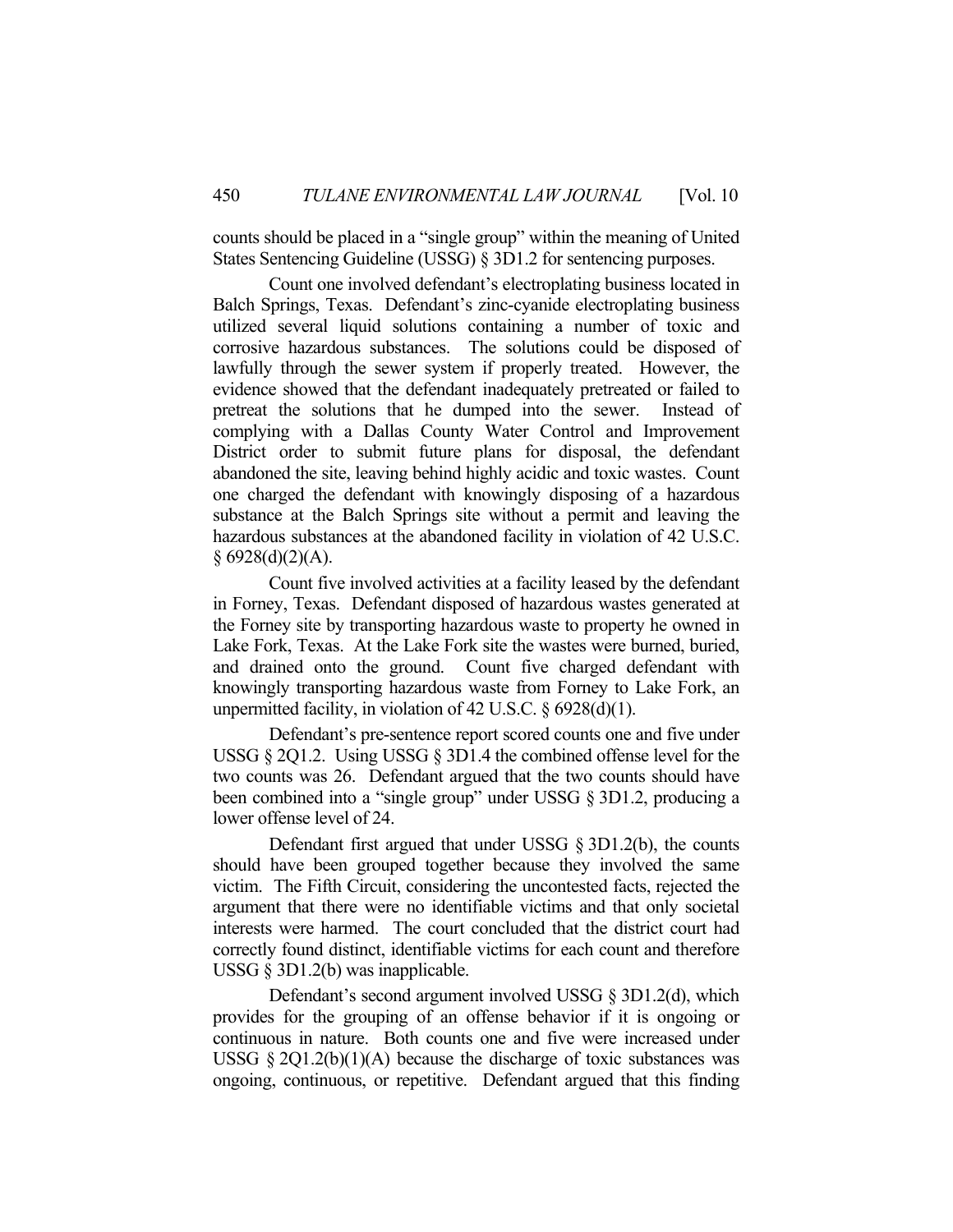should have triggered USSG § 3D1.2(d). The court made three observations in rejecting the defendant's argument: (1) the primary consideration militating against grouping is whether the offenses involve different victims; (2) USSG § 3D1.2 lists several guidelines which are explicitly to be grouped under subsection (d) and USSG § 2Q1.2 is not listed; and (3) the application note (number 6) contains an example of a defendant convicted of three counts of discharging toxic substances from a single facility. The note states that these counts are to be grouped together for sentencing purposes. The Fifth Circuit by implication thought that a defendant charged with discharging substances from different facilities at different times would not be able to have the counts grouped together.

 In sum, the Fifth Circuit stated that the district court properly found that under USSG  $\S 2Q1.2(b)(1)(A)$ , defendant's conduct at both the Balch Springs and Forney site was "ongoing." Although it was labeled "ongoing," counts one and five involved different victims at separate locations on different dates and the district court had correctly decided not to group the counts under USSG § 3D1.2. The judgment of the district court was therefore affirmed.

Roy Spurbeck

# IV. CLEAN AIR ACT

# *Louisiana Environmental Action Network v. Browner*, 87 F.3d 1379 (D.C. Cir. 1996)

 Three groups of petitioners brought challenges to the 1990 Amendments to the Clean Air Act (CAA), which permit the Environmental Protection Agency (EPA) to delegate its authority and responsibility to implement various air pollution requirements to a state if that state's program to regulate air pollution receives EPA approval. The petitioners alleged that the rules were illegal for various reasons, including that the rules violated the CAA or constituted an improper delegation of federal power.

 The court first briefly discussed the background of EPA's rulemaking authority under the Clean Air Act. Under the Act, the EPA is authorized and required to "promulgate regulations establishing emissions standards for a full range of major sources of hazardous air pollutants." After establishing these federal standards, EPA is authorized to enforce them through appropriate administrative, civil, or criminal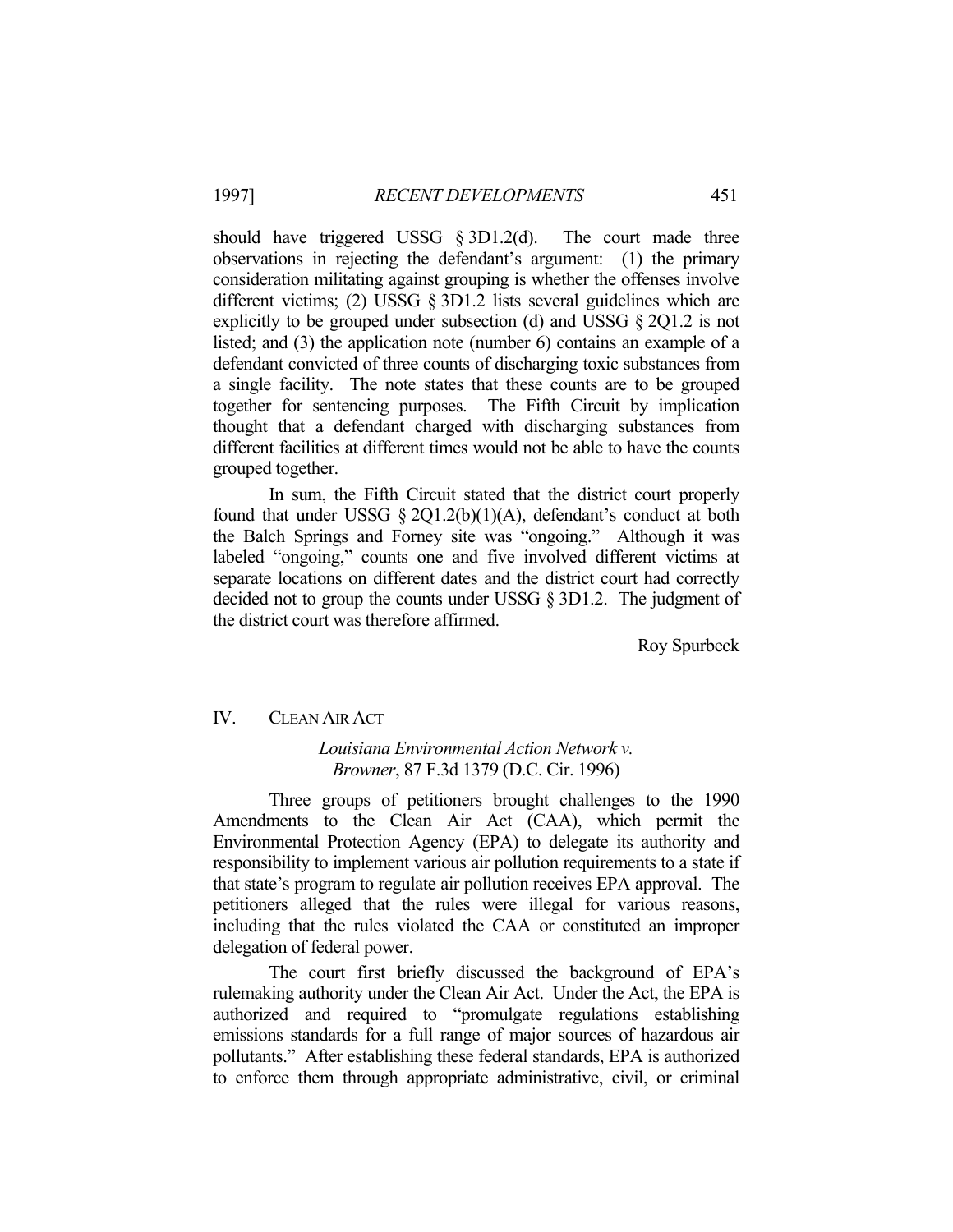actions. Additionally, section 7412(1) of the Act declares that each state may develop and submit to the Administrator "a program for the implementation and enforcement . . . of emissions standards and other requirements for covered air pollutants." In 1993, the EPA promulgated regulations to establish the standards the agency will use in determining whether to approve a state's plan. These delegation rules, adopted pursuant to section 7412(1), make clear that federal authorities will enforce an approved state program in place of the otherwise applicable federal regulation.

 After requiring additional briefs on the issue of standing from each of the petitioners, the court stated that as an Article III court it could not address the merits of any of the claims because none of the petitioners established the required constitutional predicates for judicial review. For a claimant to have judicial review, that party must demonstrate constitutional and prudential standing, and its claim must be constitutionally and prudentially ripe. The court then went on to evaluate standing and ripeness issues for each group of petitioners.

 The first group of petitioners, "the environmental petitioners," were Louisiana Environmental Action Network, Manasota-88, and the Natural Resources Defense Council (collectively "LEAN"). The environmental petitioners claimed that the delegation rules did not adequately comply with the CAA, and argued that the Act mandates that state standards cannot be less stringent than applicable federal standards, and that the delegation rules do not adequately assure compliance with this congressional mandate. LEAN asserted that EPA's rules permit states to exempt sources of air pollution within their borders from the detailed requirements of the CAA.

 The court first addressed the question of whether LEAN met the standing requirements. The court stated that anyone who would invoke the aid of courts in resolving a complaint must allege, at a minimum, an actual or imminent injury personal to the plaintiff that is fairly traceable to the defendant's conduct and that is likely to be redressed by the requested relief. The court determined that LEAN had not demonstrated an imminent injury. LEAN argued that, because the delegation rules permit the EPA not to enforce federal air pollution standards in a particular state as soon as the EPA approves that state's proposed program, the delegation rules permit a potentially harmful enforcement gap if a state seeks section 7412 approval prior to that state putting its program into effect.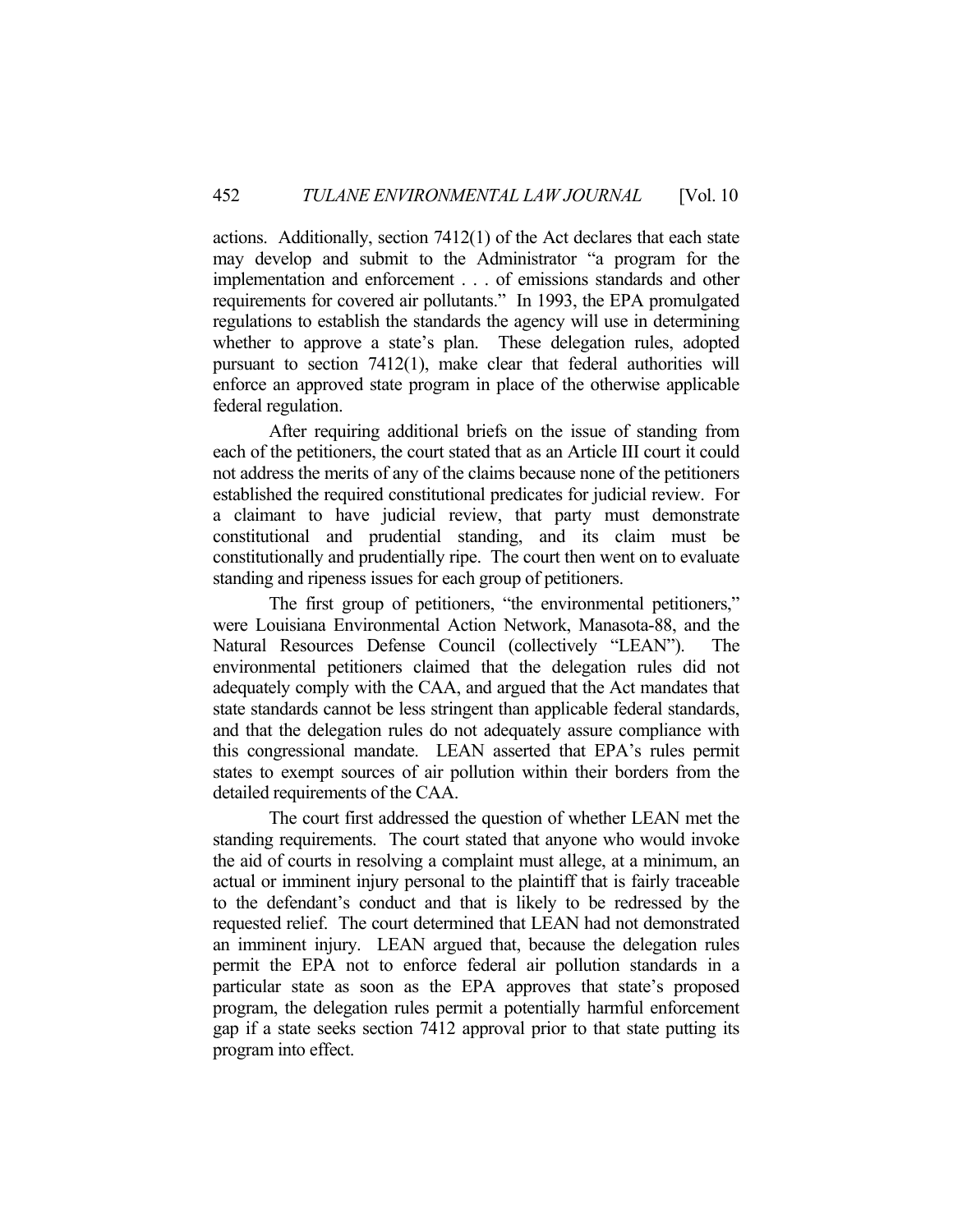The court went on to say that, even assuming LEAN's challenge was correct on the merits, the asserted harm was a "generalized grievance" shared in substantially equal measure by all or a large class of citizens, and such harm alone does not normally warrant exercise of the court's jurisdiction. In an effort to particularize its injury, LEAN asserted that "members of petitioning groups . . . must breathe" and that this was a reason to address the delay in enforcing air pollution standards. The court responded that it would be difficult to find a more generalized grievance than one shared by all persons who breathe, and that this might have been a sole reason for declining jurisdiction over LEAN's claims.

 The court went next to the standing requirement that the injury be "concrete or imminent," citing *Lujan v. Defenders of Wildlife*, 504 U.S. 555, 560 (1992). Under these requirements, the court determined that LEAN did not establish that an enforcement gap in the regulations would concretely and personally effect it or its members. If no state seeks delegation of EPA's authority under the challenged rules, then no enforcement gap can result. The court added that even if an enforcement gap may occur in one state, the assumption cannot be made that such a gap will effect areas actually frequented by LEAN's members. LEAN also did not prove that an enforcement gap would be imminent, as again, no such gap can occur unless some state seeks under the promulgated delegation rules to substitute its own program for the federal regulations. Even with the assumption that a state will seek such substitution, the asserted enforcement gap still cannot develop unless the regulations within that state's program will not be in effect at the time the EPA might approve the state's program. The court concluded that LEAN's asserted "enforcement gap" was not only too vague to establish a concrete injury, but that the possibility of such a gap was too remote to establish an imminent one.

 The second group of petitioners, the "utilities petitioners," consisted of Alabama Power Company, the Edison Electric Institute, the National Rural Electric Cooperative Association, the American Public Power Association, and a number of individual electric utilities (collectively "Alabama Power"). The utilities petitioners contended that the EPA's rules are invalid because they allow the agency to exceed its powers under the CAA by making federally enforceable standards that are more stringent than the Act mandates. Alternatively, they contended that if EPA's rules correctly interpret section 7412(1), then that section is an unconstitutional delegation of power. The court found that like LEAN, Alabama Power did not state a genuine injury that could be constitutionally addressed by a federal court. Throughout its brief,